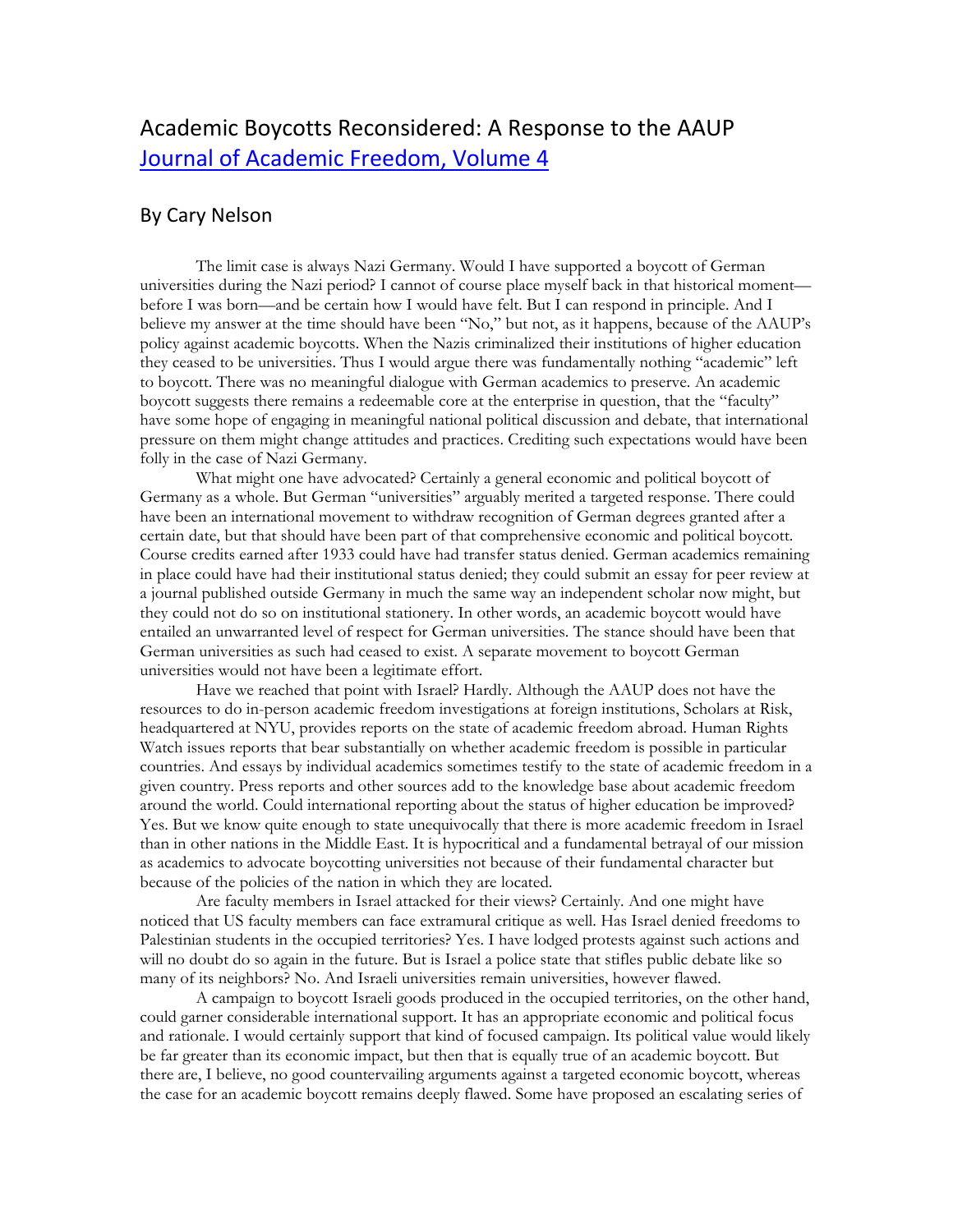economic actions, beginning with the boycott of Israeli occupied territories products and proceeding to further actions if that fails to stop practices like building further settlements there. That said, any economic boycott must be accompanied with very specific demands, lest those who support it find themselves harnessed to more radical agendas like the abolition of the Israeli state. Some in the boycott movement have exactly that goal. Others display a troubling fanaticism, convinced they are waging a war against the world's premier injustice.

Bill Mullen introduces the section of essays about academic boycotts by declaring that Israel was created through "ethnic cleansing": "The creation of the state of Israel in 1948 on land home to generations of Arab Palestinians is the contemporary world's most egregious instance of settler colonialism." He is opposed not just to the occupation of the West Bank but to the very existence of the Israeli state. Later one encounters sentiments like Omar Barghouti's call for "a just and durable peace anchored in the fundamental and universal right to equality." Of course that sounds fine, but not for some of us if that rhetoric hides the aim to abolish the Israeli state. An effort to make one state encompassing all of Palestine a reality—an alternative some support—would, I believe, usher in an era of massive bloodshed. My own view is that the record of the Holocaust justifies the creation of the state of Israel, but not the unending extension of Israeli settlements into new territory.

For the record, I have long supported the two-state solution, with a Palestinian capital in East Jerusalem. I do not support the "right of return," in part because the adults who lived in Arabowned homes in what became the state of Israel are now almost all dead. Nor does it seem appropriate to apply a "right of return" to Israel without an enforceable international consensus that the millions of displaced families in World War II and more recent conflicts have the same right. I do support financial compensation to descendants of families that were forced out of or abandoned their property. The US could help with financial compensation. The right to return to some place you have never been seems rather chimerical, mainly a form of political combat by other means, designed to undermine or eliminate the religious character of the Jewish state. I do not believe I would want to live in a theocratic state, but I respect the right of Israelis to create one. Yet there is little space in the academic Left today to sustain such a position. My progressive colleagues at the University of Illinois now often disparage my support of the two-state solution as merely Zionist.

A close reading of the essays in volume four of the *AAUP Journal of Academic Freedom*, (*JAF*), a journal for which I served as founding editor, suggests that the vexed idea of a special academic boycott remains deeply vexed. One basic issue is whether the AAUP has blindly pursued a restrictive notion of academic freedom that actually constrains free expression, rather than encourages it. Several of the contributors argue that the AAUP's model of academic freedom is mistakenly conceived to be absolutist and transhistorical, whereas, in David Lloyd and Malini Johar Schueller's words, it is in fact "a geopolitically based privilege." Sami Hermez and Mayssoun Soukarieh similarly reject "an absolute decontextualized and depoliticized principle of academic freedom" in favor of what Judith Butler has proposed, "a view that grasps the political realities at stake," that recognizes "that our struggles for academic freedom must work in concert with the opposition to state violence, ideological surveillance, and the systemic devastation of everyday life."

The most extreme version of that argument comes from what Mullen characterizes here as "the casual fetishization of academic freedom as part of a liberal hegemony that provides ideological cover for brutal acts of intellectual and political terror by Israel." But no one argues that academic freedom covers military action or justifies political terror. Academic freedom defines the values that should obtain at institutions of higher education. I cannot see that Mullen's effort to blur the boundaries between a university in Haifa and a city in Gaza is anything more than confused. That is not to deny, however, that university research in the US, Israel, and other countries can serve the nation state in ways many of us find objectionable. The AAUP argues that no classified research should be done on campus, a principle that should apply in all countries. Such a prohibition would help reduce the military oriented university research that so troubles Barghouti in his essay here.

As I have argued in print, transcendent notions are produced within history and exist in dialogue with social and political reality, but that does not mean they are useless. A principle that has been sustained over time and that has survived legal and political changes can have significant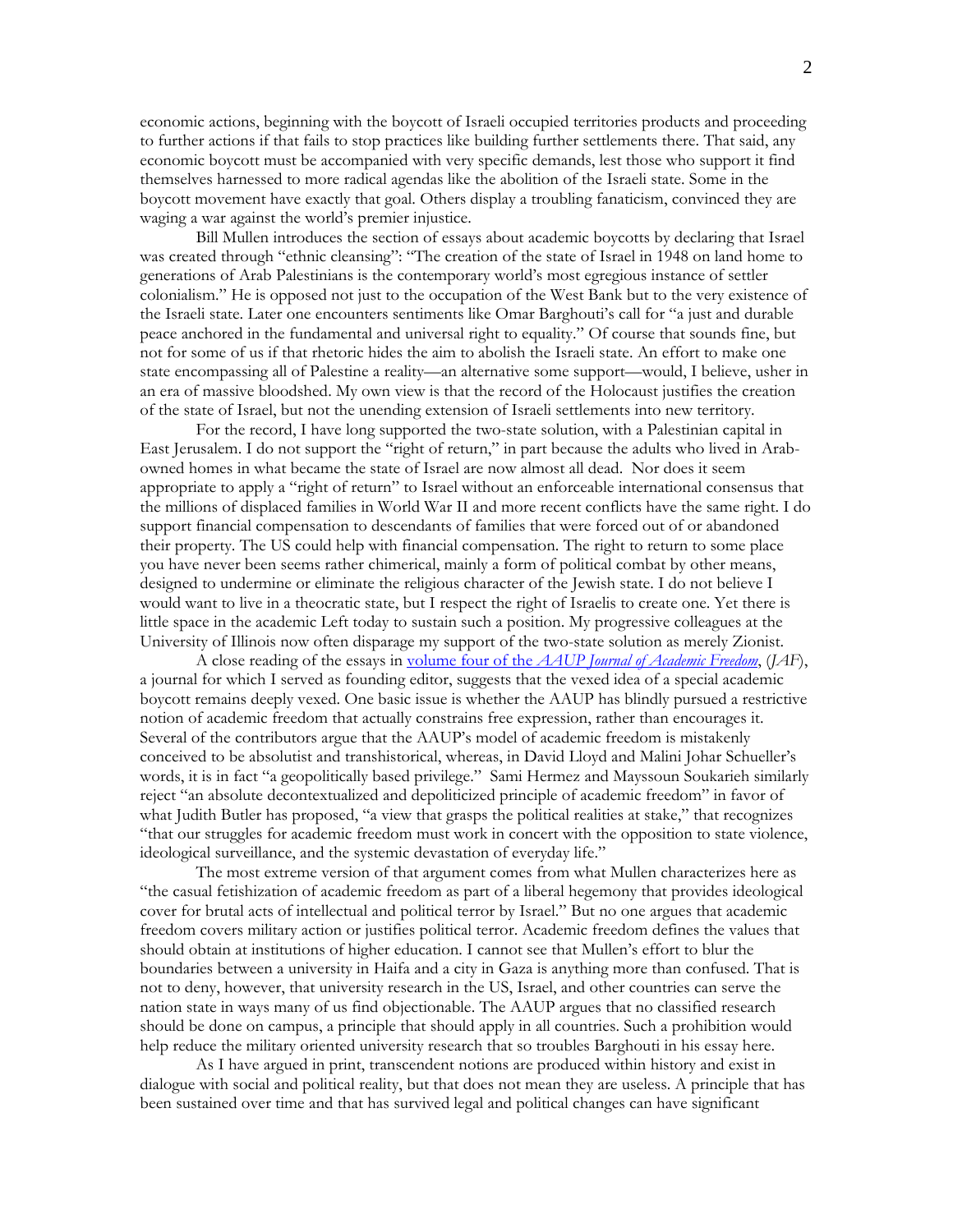cultural power. Indeed more than one of the *JAF's* pro-boycott authors urges that academic freedom be linked to universal, transhistorical understandings of human rights. Apparently some transhistorical categories are more equal than others. Stanley Fish is inclined to say that neither free speech nor academic freedom exists because they are never fully realized; the same thing could be said of human rights. But we will not be better off for abandoning these values.

That said, the AAUP is constantly engaged in rearticulating its core beliefs to the historical and political pressures of the day, which is, to be sure, different from simply abandoning them. *Academic Freedom and National Security in a Time of Crisis* (2003) took up the academic freedom implications of the Patriot Act. *Freedom in the Classroom* (2007) engages recent conservative efforts to limit academic freedom rights in classroom political speech. *Protecting an Independent Faculty Voice: Academic Freedom After* Garcetti v. Ceballos (2009) warned about the implications for shared governance speech of federal district court decisions following a key US Supreme Court case. *Ensuring Academic Freedom in Politically Controversial Academic Personnel Decisions* (2011) sets guidelines for guarding against reprisals against critics of Israeli policy, amongst other recent victims of efforts to curtail academic freedom. We are in the process of clarifying the academic freedom right to determine how faculty inventions are disseminated. We recently explained how academic freedom should impact contracts to design MOOCs and other online courses. We have worked for several years to shore up the increasingly imperiled academic freedom of contingent faculty members in the light of the changing context of their employment conditions.

To say that the AAUP simply hews to an inflexible principle and ignores historical conditions is both ignorant and untrue. The unending record of the AAUP's policy work addressing the changing political and economic landscape decisively demonstrates otherwise. *JAF*'s pro-boycott authors seem to think that only they realize sustaining academic freedom requires constant struggle, whereas in fact the AAUP has been at the forefront of that struggle for a hundred years.

Contrary to the argument that Rima Najjar Kapitan makes, the role academic freedom has in facilitating other human rights is very limited. Certainly it helps protect other human rights on campus, and, in those countries that honor the protection academic freedom gives to extramural speech, the contributions faculty and students make to public advocacy and debate can help sustain other people's rights. But academic freedom is a specialized right that is not legally implicated in the full spectrum of human rights that nations should honor. The focus of the AAUP's mission is higher education. We do not, as Barghouti claims, advocate "privileging academic freedom above all other freedoms." We simply are not an international human rights organization. Perhaps all AAUP members would endorse "the ultimate ethical principle of the equal worth of all human lives," but our primary organizational mission is the state of higher education in the United States. When other countries violate our fundamental higher education principles we condemn them for doing so, but we do not pretend to investigate human rights throughout the world.

On the other hand, academic freedom cannot thrive in broadly repressive regimes like those long historically in power in East Germany, Libya, North Korea, South Africa, the Soviet Union, and Syria, among others. Nor does it exist in comprehensively restrictive and undemocratic regimes like Saudi Arabia or Singapore. Israel is not such a country. The Loyd/Schueller assertion that "If there has been anywhere a systematic denial of academic freedom to a whole population, rather than to specific institutions, it is surely in Palestine under Israeli occupation" is historically inaccurate. Presumably Tibet is out of sight and out of mind for both them and Mullen. Israel is, however, a country whose soul is being destroyed by the realities of the occupied territories. Pressure to reach a settlement should be applied to all parties to the Middle East conflict. Israel needs to divest itself of the bulk of the occupied territories for its own sake.

Both Mullen and Lloyd/Schueller manage a clever rhetorical reversal by turning their own exceptionalism back on the AAUP. Fundamentally ignoring all the regimes in the Middle East and elsewhere that comprehensively suppress academic freedom and human rights, they imagine that Israel's flawed democracy exceptionally calls out for sanctions and international isolation more than any other nation state. The AAUP, they claim, makes an exception for Israel, ignoring the need to castigate its universities.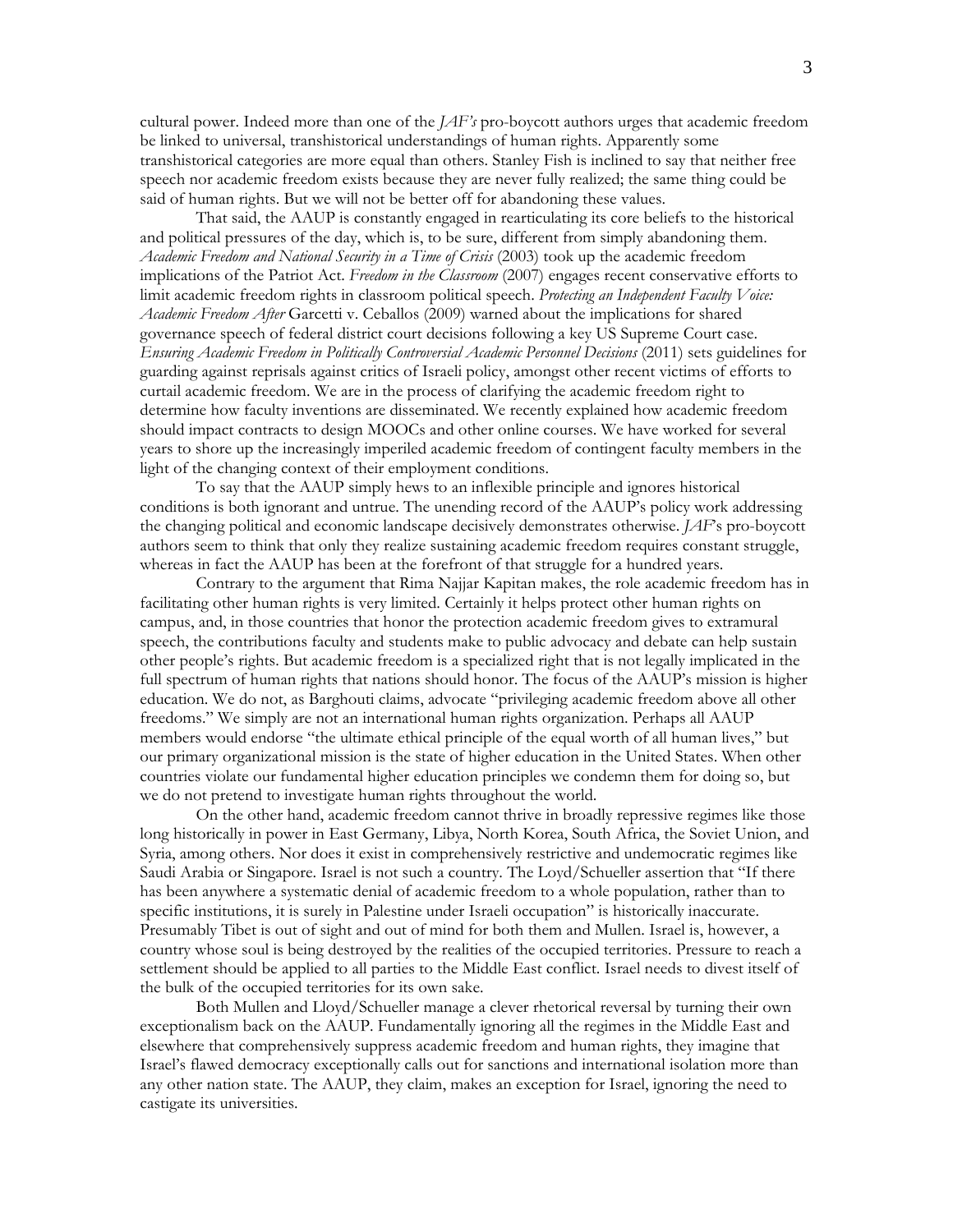Incredibly, they seem to think we should censure Israeli universities as we censure US university administrations. Surely someone should have explained to them that the AAUP's annual meeting votes to censure after a lengthy investigation followed by a detailed and public written report is issued on the status of academic freedom and shared governance on a campus. While we have good information about the general state of academic freedom in Israel, we are not prepared to launch on-site investigations of individual universities there or anywhere else in the world.

For the boycott movement, such investigations are unnecessary. PACBI asserts that "all Israeli academic institutions, unless proven otherwise, are complicit in maintaining the Israeli occupation and denial of basic Palestinian rights." Guilty until proven innocent. But the AAUP will not censure an institution without a thorough investigation. We conduct investigations of US colleges and universities and censure US university administrations. CAUT, the Canadian Association of University Teachers, does so for Canada. Perhaps there should be an international organization that can conduct campus investigations for countries that will not do so on their own. But that organization will need far more in the way of resources than the AAUP can muster.

The narrow focus on academic boycotts in the Mullen, Barghouti, Loyd/Schueller, Hermez/Soukarieh, Kapitan, and Scott essays is finally at best opportunistic. There are probably a higher percentage of US and British faculty members strongly opposed to Israeli policy than there are people in many other walks of life. As citizens, faculty have a responsibility to engage with their government's foreign policy, but the activists in the US Campaign for the Academic and Cultural Boycott of Israel (USACBI) realize they cannot have much impact on US foreign policy, so they concentrate on a target of opportunity: the academy. A boycott of Israeli universities is more a tactical strategy than the moral and ethical priority they assert it is. And it gives faculty and student outrage an outlet and an organizing opportunity that seems achievable. That it would have the impact of isolating some of Israel's most articulate internal critics, who are at those very universities, seems unimportant to them when compared to US activists' own deeply felt emotional and political needs.

The contributors to this *JAF* issue notably cite some of the American academics who have had their careers threatened or terminated because of their critique of Israeli policy. In fact it is the AAUP and its leaders that took up their cause, something for which the authors of these essays give the organization no credit. The AAUP went to extraordinary lengths to defend Sami Al-Arian. We flew a team down to Florida and made certain his leave was salaried. We demanded a full and fair hearing until the FBI took matters out of our hands. We had an investigation in place to defend Norman Finkelstein. When David Robinson was under attack at UC Santa Barbara I defended him as AAUP president. When Israeli faculty member Neve Gordon was attacked in both Israel and the US for his boycott advocacy, I defended him in "Neve Gordon's Academic Freedom," an essay published in *Inside Higher Ed*, something for which both he and his family expressed their gratitude. These are the fruits of our "ahistorical" and "depoliticized" concept of academic freedom. Contrary to Barghouti's assertion that the AAUP "sharply limits the moral obligations of scholars in responding to situations of serious violations of human rights," we protect and preserve that capacity to act by insisting that academic freedom covers extramural speech.

Yet I have also worked hard to block academic boycotts. As the *Chronicle of Higher Education* and *Inside Higher Ed* reported, I was the key figure at two annual meetings of the Modern Language Association's delegate assembly responsible for defeating resolutions urging a boycott of Israeli universities. For at least one contributor to *JAF*'s sheaf of pro-boycott essays, that means I was confused. How could I vigorously defend faculty members' right to promote boycotts while objecting to boycotts myself? At the time I received several emails from the contributor in question urging me to rethink my "contradictory" position, come to my senses, and join the international proboycott movement. The reason I could consistently take both actions is that I believe in academic freedom.

Were an academic boycott of Israeli universities to be adopted by American institutions, I would be expected not to visit campuses in Israel and meet its courageous critics of their country's policies. I can only say I would refuse such a prohibition. There is perhaps no country where full and continuing dialogue with its faculty members is more critical to world peace. That is part of what the